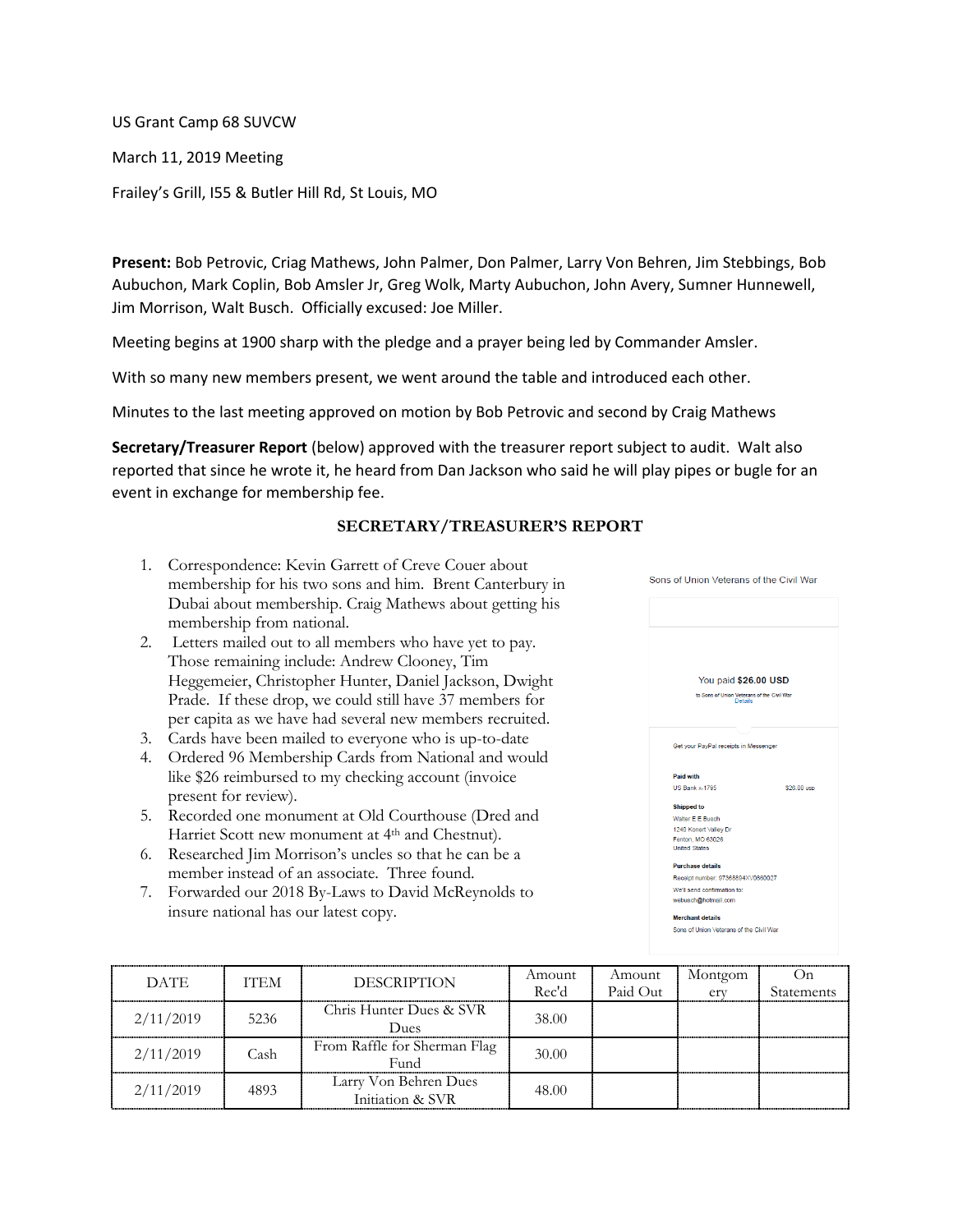| 2/11/2019 | 11228 | Bob Petrovic Dues & SVR                     | 38.00     |              | 239.00    | 2/28/2019 |
|-----------|-------|---------------------------------------------|-----------|--------------|-----------|-----------|
| 2/11/2019 | 124   | Cher Petrovic for Boy Scout<br>Certificates |           | $-10.00$     | $-10.00$  | 2/28/2019 |
| 2/15/2019 | DEP   | Deposit                                     |           |              |           |           |
| 2/21/2019 | 15838 | Don Alwine                                  | 38.00     |              |           |           |
| 2/21/2019 | 7098  | Dennis & Michel Hannon<br>Dues & SVR        | 76.00     |              |           |           |
| 2/24/2019 | 7783  | Gordon Griffith Dues & SVR                  | 38.00     |              |           |           |
| 2/26/2019 | 125   | Voided Error                                |           |              |           |           |
| 2/26/2019 | 126   | Arch Engraving #209356                      |           | $-106.49$    | $-106.40$ |           |
| 2/28/2019 | Int   | Interest                                    | 0.10      |              | 0.10      | 2/28/2019 |
| 3/3/2019  | 5525  | Steven Leicht Dues & SVR                    | 38.00     |              |           |           |
| 3/3/2019  | 1610  | Craig Mathews Dues Initiation<br>& SVR      | 50.00     |              |           |           |
|           |       | TOTALS                                      | 19,038.62 | $-17,335.31$ | 2,522.20  |           |

| Committed       |          |                          |            |  |
|-----------------|----------|--------------------------|------------|--|
| Funds           |          | <b>Committed Funds</b>   | \$270.51   |  |
| Sherman Flag    | 68.00    |                          |            |  |
| Fund            |          |                          |            |  |
| Equipment       | 67.00    | <b>Uncommitted Funds</b> | \$2,251.69 |  |
| Fund            |          |                          |            |  |
| <b>SVR Fund</b> | \$135.51 |                          |            |  |
| <b>TOTAL</b>    | \$270.51 | Total in Checking        | \$2,522.20 |  |
|                 |          | <b>Undeposited Funds</b> | 88.00      |  |
|                 |          | Total                    | \$2,610.20 |  |

**Commander's report**: No report. Forgot keys to Sherman Flag. Walt will try to remember to send him a reminder prior to next meeting.

Commander made recommendation that when it comes to incidental charges that since the treasurer report is subject to audit and we expect receipts to be kept that approval for incidentals need not be voted on by membership. Motion made by Bob Petrovic and second by Craig Mathews. Passes.

**Senior Vice Commander Report:** Attended 2021 Encampment meetings, attended Department business meeting, passed out info on the department raffle and reminded everyone to come to the CRA /Lincoln Tomb meetings.

**Junior Vice Commander:** Nothing to report.

**2021 Encampment Committee:** Bob Petrovic reviewed some of the items going on. The camp will need to be active for the proposed trivia night.

**Sherman Flag Pole**: We have enough money to buy flags and have purchased a light. Walt would like to see future "shot donations" to go to the equipment fund because we need more money in it. Was advised to put into either the Equipment Fund or the Sherman Flag Fund whichever needs money.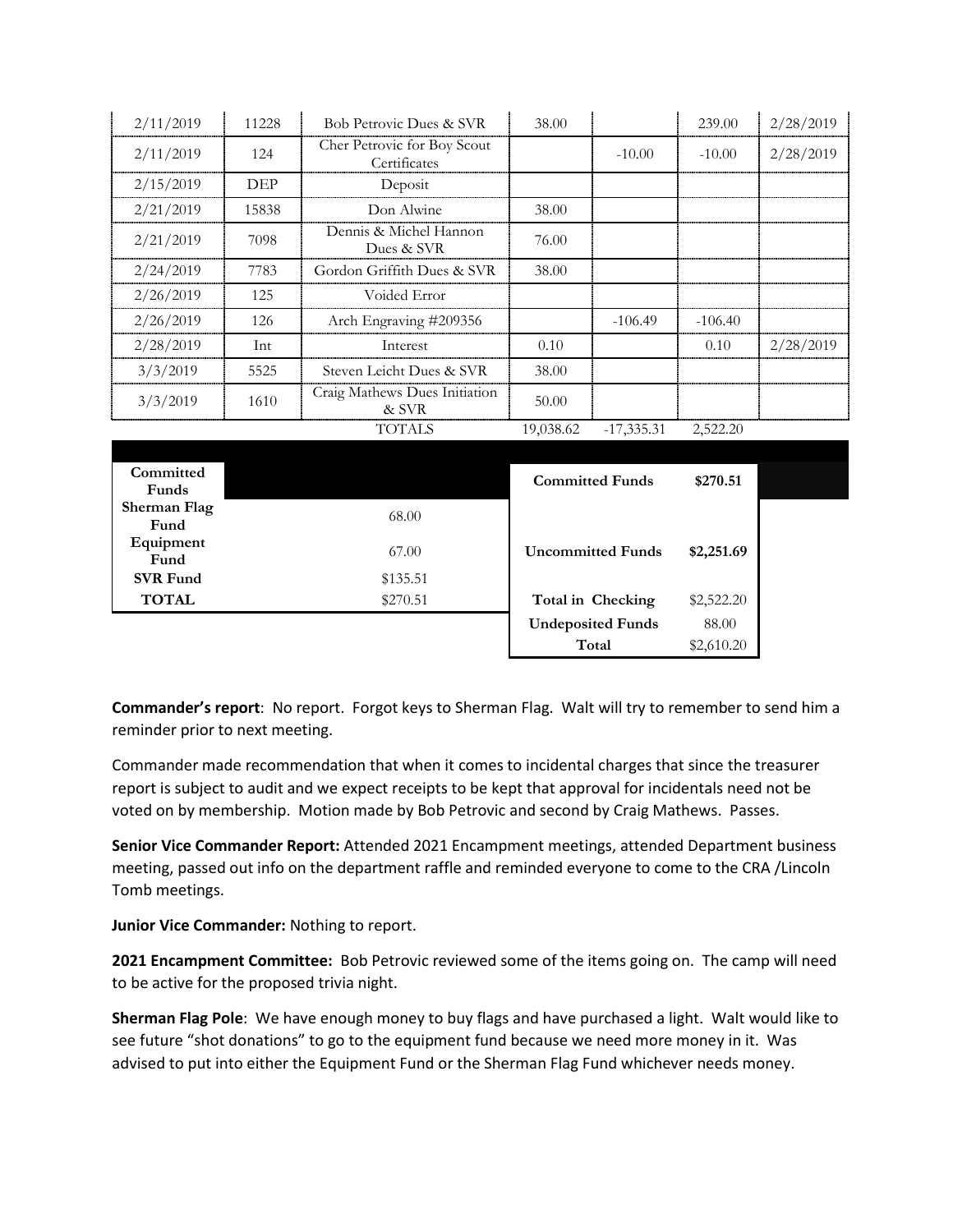Bob Petrovic bought and was reimbursed for the solar light for the flag pole. Commander Amsler took the light to deliver to the Cemetery.

Commander Amsler brought up that we don't have a **Hardscrabble newsletter editor** anymore. He said he would try to put something together. Don Palmer said he would help with in and format it. Craig Mathews reported he could also help with formatting.

**Projector & Screen** – Commander and Walt to discuss after meeting and get screen ordered.

John Avery went over the **ROTC award** presentations needed. Dates needing help include April 28, 24, March 29, May 2, May 3.

He also reported that we are buying Cher's **Eagle Scout** certificates at 50 cents each and that they look better than the ones by national.

Jim Stebbings reported updates on the **National History Day Report program**. Walt said we talked about it at the department meeting and it is carrying over again this year.

**St. Charles 250th Anniversary Parade and Events**: Marty Aubuchon reports Turner Brigade participating should our GAR reenacting group participate? May  $18<sup>th</sup>$  and  $19<sup>th</sup>$ . Up to the members of that unit.

## **Good of the Order.**

Sumner Hunnewell reports that the **Society of Colonial Wars – Missouri Chapter** will have a 125th Anniversary cocktail party on April 20. Potential members also invited.

## **Trivia**

- 1. February 11th marks the start of this battle in 1862. which battle is it and how many days did it last? Who was the General in command of Union forces?
- 2. Who was the only documented civilian casualty of the Battle of Gettysburg? a. Jennie Wade b. Lucy Livermore c. Wilfred King d. Susan Codori
- 3. T or F Joshua chamberlain was wounded so badly during the siege of Petersburg that some newspapers printed his obituary.
- 4. T or F More Americans became casualties during the Battle of shiloh than during the entire American War of Independence.
- 5. What type of pistol did John Wilkes Booth fire at Lincoln? a.. LeMatt b. Derringer c. Colt d. Smith & Wesson
- 6. T or F The Confederacy never suspended the writ of habeas corpus.
- 7. In which battle was Union General James Birdseye McPherson killed? What state has a county and a town named after him?
	- a. Shiloh b. Corinth c. Atlanta d. Cold Harbor